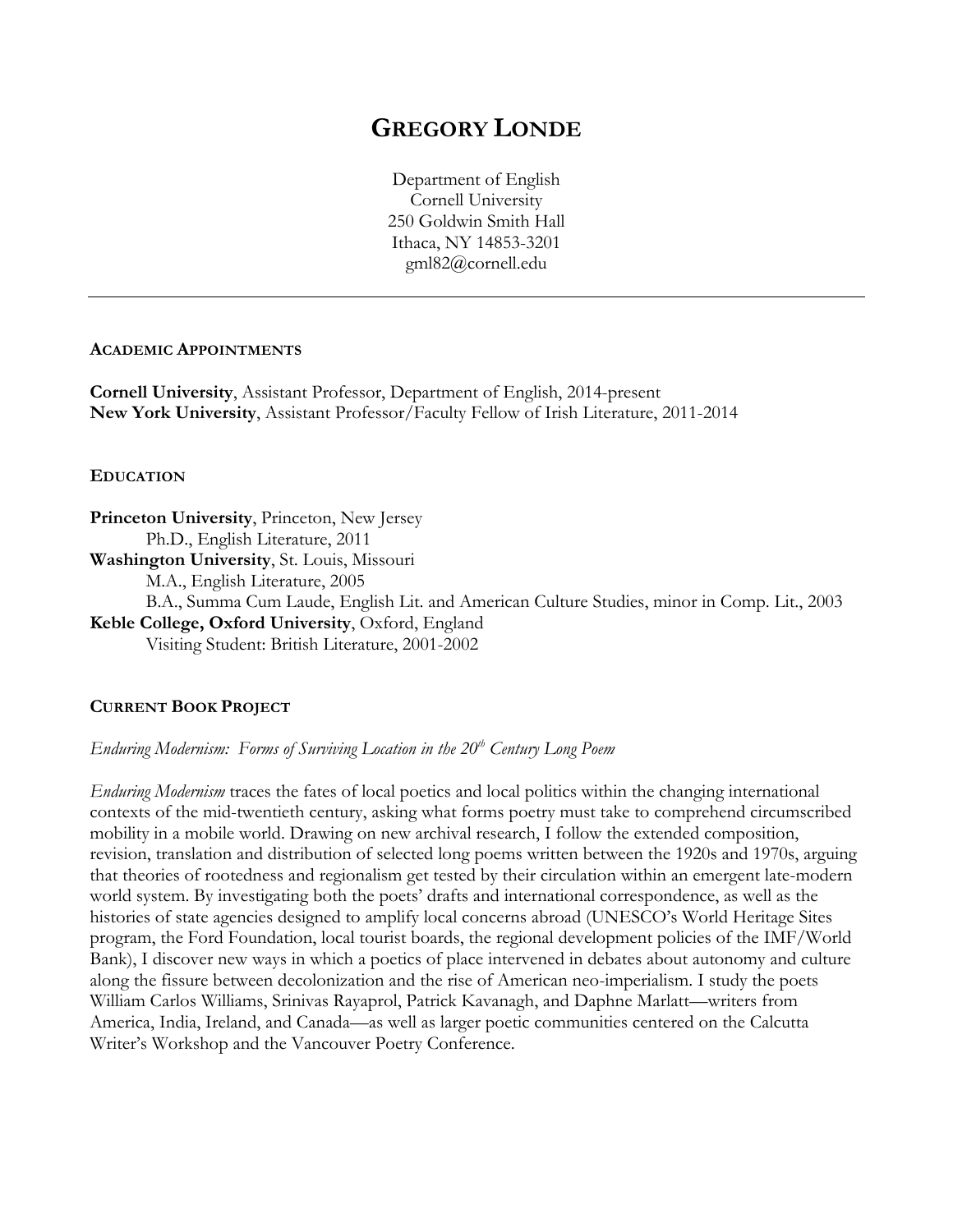## **PUBLICATIONS**

- "On Leaving, Love, and Country: An Interview with Colm Tóibín." *Los Angeles Review of Books* (February 2016). URL: https://lareviewofbooks.org/interview/on-leaving-love-and-country-an-interviewwith-colm-toibin
- "Denis Devlin and the Dream Life of Diplomacy." *Irish University Review*, ed. David Lloyd (currently preparing to revise and resubmit).

"Mary Lavin's Memory of 1972." *American Journal of Irish Studies* 10 (2013): 130-44.

- "From Ireland, in the Coming Times." Review-essay on Kevin Barry's novel *City of Bohane* and contemporary Irish crime fiction. *Los Angeles Review of Books*, September 2012.
- Co-Editor with Renée Fox, *The Cracked Looking-Glass: Essays in Honor of the Leonard L. Milberg Collection of Irish Prose Writers* (Princeton University Friends of the Library, February 2011).

Designed to accompany an exhibition of the same name, *The Cracked Looking-Glass* catalog chronicles the development of Irish prose from 1800 to the present through a series of short essays by leading scholars in the field and over one hundred color reproductions. In addition to soliciting and editing entries, I contribute fourteen mini-essays for the volume, on subjects ranging from the history of Irish writers in Africa to the rise of the mid-century Irish pulp novel.

- "Marshall Plan Modernism: The CIA and the Big Little Magazine." *The Arts Politic* 1 (Summer 2009): 28- 29.
- "Reconsidering *Lucky Jim*: Kingsley Amis and the Condition of England." *British Fiction after Modernism: The Novel at Mid-Century*. Eds. Marina Mackay and Lyndsey Stonebridge. Palgrave, 2007.
- Book reviews published in *The Irish Times* and *The Irish Literary Supplement*; film reviews and essays on the site *Not Coming to a Theater Near You* (notcoming.com).

## **INVITED TALKS AND CONFERENCE PRESENTATIONS**

Invited talk: "Anti-Dipomatic Modernism and the Embassies of Máire Mhac an tSaoi," as part of a symposium on the centenary of the 1916 Easter Rising, English Department and Heyman Center for the Humanities, Columbia University, April 2016.

Invited introduction/interview/talk: "Introducing *Nora Webster*," New York University, Feb. 2015.

Invited panel participant in three roundtable discussions, annual meeting of the American Conference for Irish Studies, University of Miami, 24-29 March 2015. "Early-Career Faculty Roundtable for Graduate Students in Irish Studies"; "Poetry Roundtable: Eiléan Ní Chuilleanáin's Recent Work, *The Sun-Fish* (2009) and *Selected Poems* (2008)"; and "Poetry Roundtable: Thomas Kinsella, *Late Poems* (2013)"

Londe / CV, September 2016 2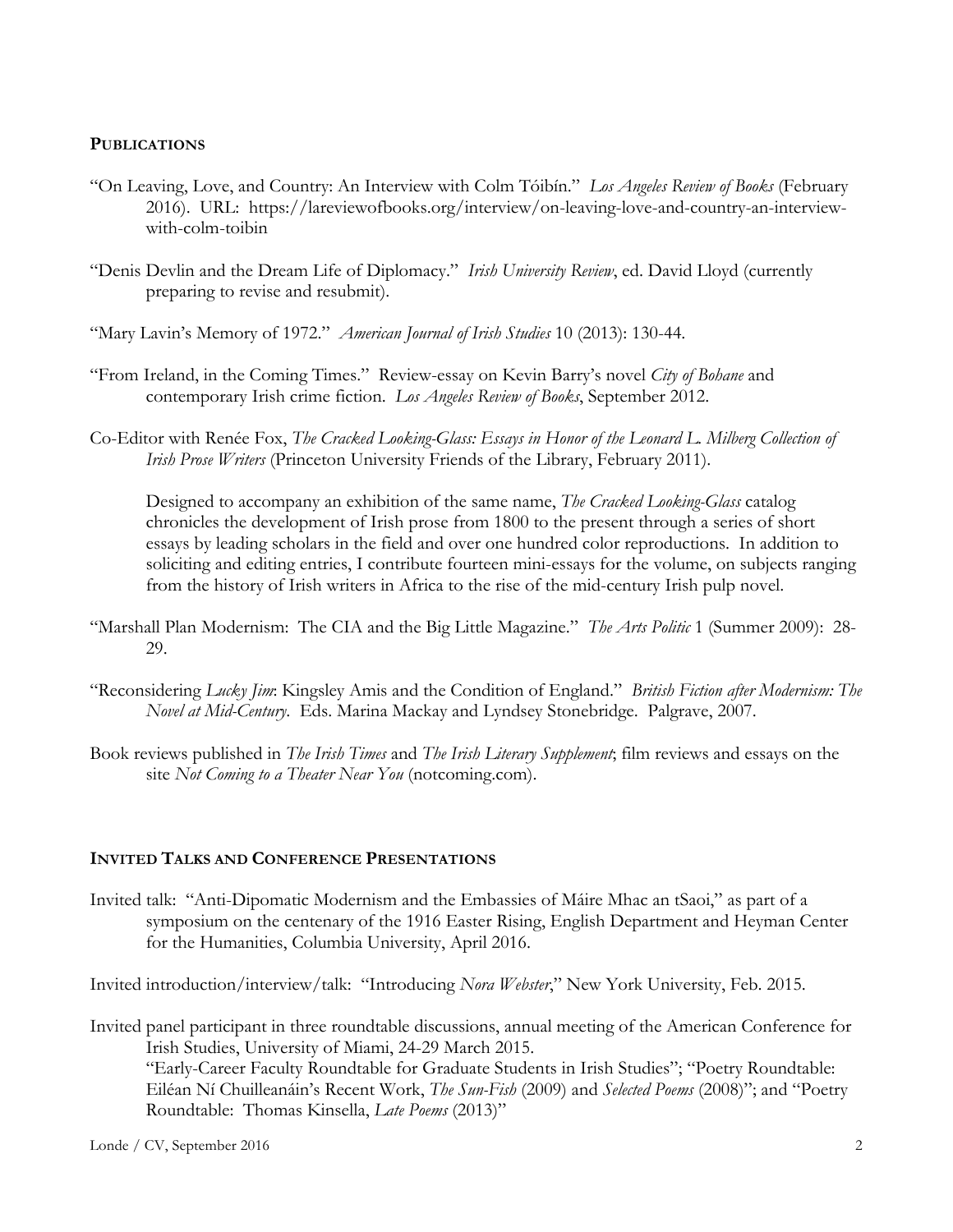Co-organizer, *Modern Ireland and Revolution* Conference. NYU, 25-26 April 2014.

- Two-day conference on the writing of revolution in Ireland, with particular focus on the life and work of Ernie O'Malley and his 1935 memoir *On Another Man's Wound*. Five keynote lectures—by Roy Foster, Roisin Kennedy, Luke Gibbons, David Lloyd, and Nicholas Allen—punctuated two days of lectures on the history, literature, and memorialization of revolutionary Irish politics.
- Co-organizer, *The Ambassadorship of Literature* Conference. NYU, 8-9 February 2013.
	- Two-day interdisciplinary conference on the intersections between literature and the practice of diplomacy in transnational literature of the 19<sup>th</sup>-21<sup>st</sup> centuries. We convened four panels of speakers, plus keynote addresses from Philip McDonagh, poet and current Irish Ambassador to Russia; François Barras, Consul General of Switzerland in NYC; and Carne Ross, founder of Independent Diplomat.
- Co-organizer, "Mary Lavin Remembered" Symposium, Glucksman Ireland House, NYU, 27 April 2012. Presented paper, "Mary Lavin's Memories of 1972."
- Panel organizer, *The Cold War and the Art of Diplomacy*. Modernist Studies Association annual conference, Las Vegas, NV, October 2012.
- "The Poetics of Irish Diplomacy: Denis Devlin, Transnationalism, and the State." On panel *Varieties of Crossing*. American Conference for Irish Studies, New Orleans, LA, March 2012.
- "Borrowing and Lending: Léopold Senghor, UNESCO, and the Trade of World Heritage." On panel *Libraries in the Contemporary Crisis*. Modernist Studies Association annual conference, Buffalo, NY, October 2011.
- "Provincializing Ireland: Patrick Kavanagh vs. the King of the Twist." Invited talk for Princeton Fund for Irish Studies Lecture Series, November 2010.
- Co-Organizer, *Poetry of the Americas* Symposium. Princeton, April 2010. Selected papers and secured funding for a comparative literature conference on the possibility of theorizing a trans-American poetics, with keynotes by Marjorie Perloff, Kenneth Goldsmith, and Roger Santiváñez.
- "Irish Poets, Learn Your Trade: Thomas Kinsella between First Programme and Second Coming." On panel *The Marketplace in/and Twentieth-Century Literature*. NeMLA annual conference, McGill University, April 2010.
- "Williams, Whitman and the Prosody of American Empire." Invited talk for NYU Colloquium in American Literature and Culture, November 2009.
- "Patrick Kavanagh's Parish and the Structures of Irish Cultural Tourism." *'Infrastructuralism' Seminar*, Modernist Studies Association annual conference, Montréal, November 2009.
- "Enduring Crisis in the Work of Aimé Césaire." *States of Crisis Conference*, Brandeis University, October 2009.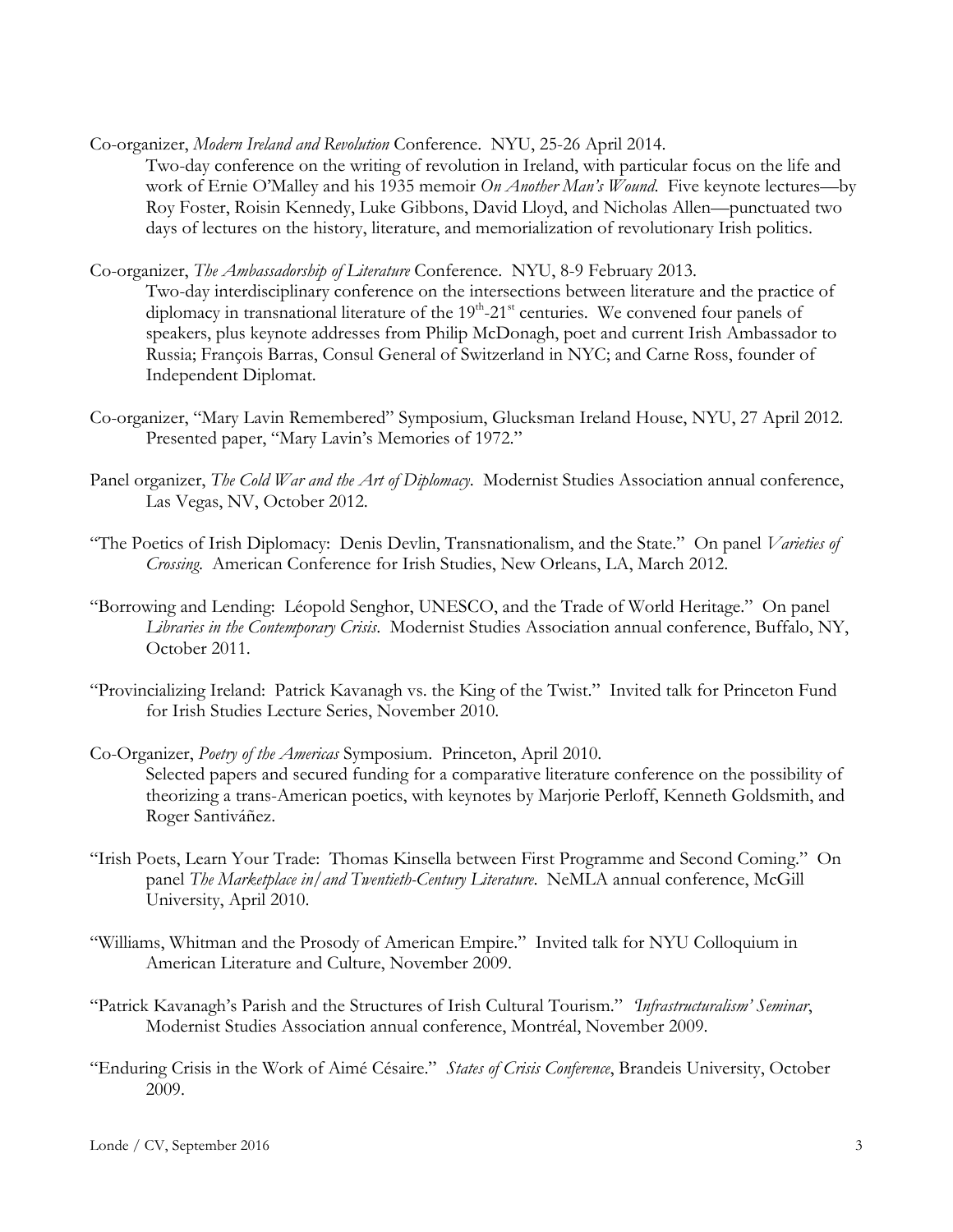- "Cinna in India, or, An Aerial View of Paterson." *Paterson: The Province of the Poem*, William Carlos Williams Society Conference, William Paterson University, June 2009.
- "'This is for the thousand, thousand Black Back-Ups': Searching for Lisa Fischer and the 'Discovery' of Tina Turner." Written and delivered in collaboration with Chelsea Adewunmi. *Dance Music Sex Romance: Pop and the Body Politic*, Experience Music Project Conference, Seattle, April 2009.
- "Lending Localism, Globalizing *Paterson*." *Crisis, Contradiction, Contestation: Postwar Economy and Culture*, Interdisciplinary Marxism Working Group conference, University of California Berkeley, March 2009.
- "Delineating the Giant: Enduring Localism in Williams." On panel *Localizing Poetic Form: Site-specific Production in Late Modernism*, organized by myself and Jason Baskin. Modernist Studies Association annual conference, Vanderbilt University, November 2008.
- "Pocket Guides to Anywhere: American Dystopia and the Marshall Plan." *Ameritopias Seminar*, Modernist Studies Association annual conference, Vanderbilt University, November 2008.
- "Temporary Eternal Flame: Assassination Elegy and the Accountancy of National Grief." *Currency*, Princeton Comparative Poetics Symposium, Princeton University, April 2008.

### **TEACHING EXPERIENCE**

#### **Courses taught at Cornell University**

- FWS: The Rules of the Game: Writing Under Constraint. Fall 2014 and Fall 2015.
- Romantic Wanderings, Myths Retold, and the Foundations of Modern Literature (ENGL 2020). Spring 2016.

Introduction to Modern Poetry (ENGL 2070). Fall 2016.

Modern Global Poetry (ENGL 2505). Fall 2014.

English Literature after 1945 (ENGL 3545). Fall 2016.

Magical Realism: Ireland and the Postcolonial World (ENGL 4522). Spring 2015.

Literature and the State: Spies, Diplomats, Bureaucrats (ENGL 6535). Fall 2015.

#### **Courses taught at New York University:**

#### Beckett and His Contexts. Spring 2014.

Graduate seminar expanding out from a single-author focus to consider Beckett's role in accounts of late modernism, minimalism, continental philosophy, and the Black and Green Atlantic.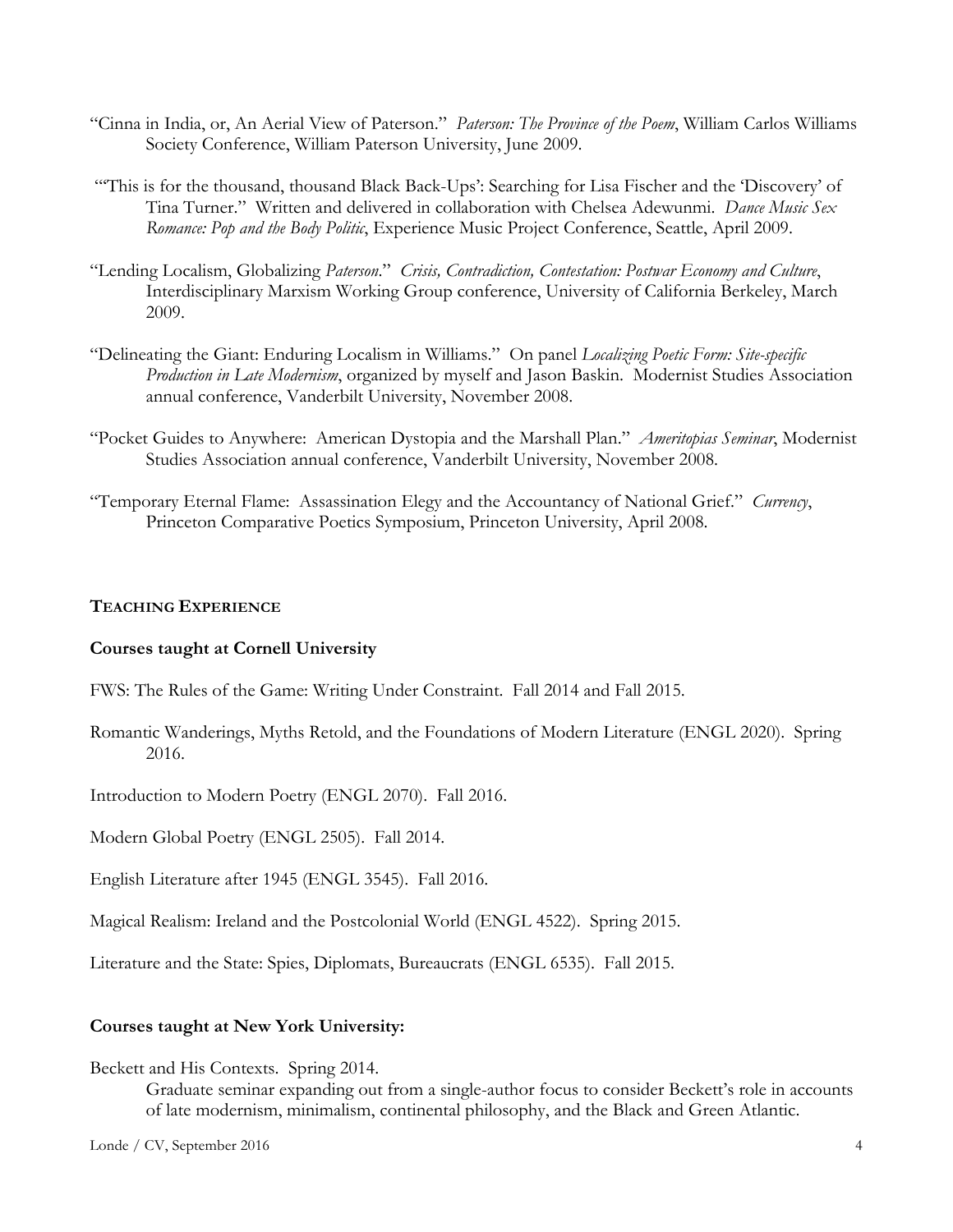Queering Ireland. Spring 2014

Undergraduate topics class on queer theory, gender studies, and the history of LGBTQ literature and activism in Ireland, from the Wilde and Casement trials to the present.

Traveling with Irish Poetry. Fall 2013.

Undergraduate survey,  $8<sup>th</sup>$  century to the present, on poetic genres related to pilgrimage, emigration, and tourism.

Globalization and Irish Drama. Spring 2013.

Undergraduate study of international tours of Irish drama, with a focus on current productions' staging of debates around translation and human rights discourses. Using online databases, students produced digital maps of the productions of individual plays around the world.

Literature of Modern Ireland II. Spring 2013.

Graduate methods course, introducing critical theory and the discipline of Irish Studies through a survey of literature from the 1840s to the collapse of the Celtic Tiger.

- Magic Realism: Ireland and the Postcolonial World. Fall 2012. Comparative undergraduate-level examination of Irish, Latin American, Canadian, and Indian novels.
- 1972: History and Literature of a Troubled Year. Spring 2012.

Graduate seminar on Irish literature and popular culture, engaging debates about the uses of historicism and the case study in literary analysis. Students contributed to the planning and executing of events in Ireland House on the  $40<sup>th</sup>$  anniversary of Bloody Sunday and of Ireland's entry into the European Economic Community.

Contemporary Irish Literature. Spring 2012.

Introductory undergraduate lecture course on writing from 1980 to the present, focusing on the proliferation of fiction by Irish women, the rise of consumer culture, the persistence of the Gothic, and the peace process in Northern Ireland.

Topics in Irish Literature: Globalization and Irish Writing. Fall 2011.

Undergraduate seminar that presented a wide range of current literary and cultural debates concerning cosmopolitanism, trans-nationalism, localism, and world form. Students pursued extended individual oral history and archival research projects using NYU's Archives of Irish-America Collections.

## **Courses taught at Princeton:**

Wilde, Synge, Beckett. Co-taught with Colm Tóibín, Spring 2011.

Helped design syllabus on drama, prose, and poetry of these three Irish authors; lectured on Franco-Irish cultural and political exchanges and on theories of translation.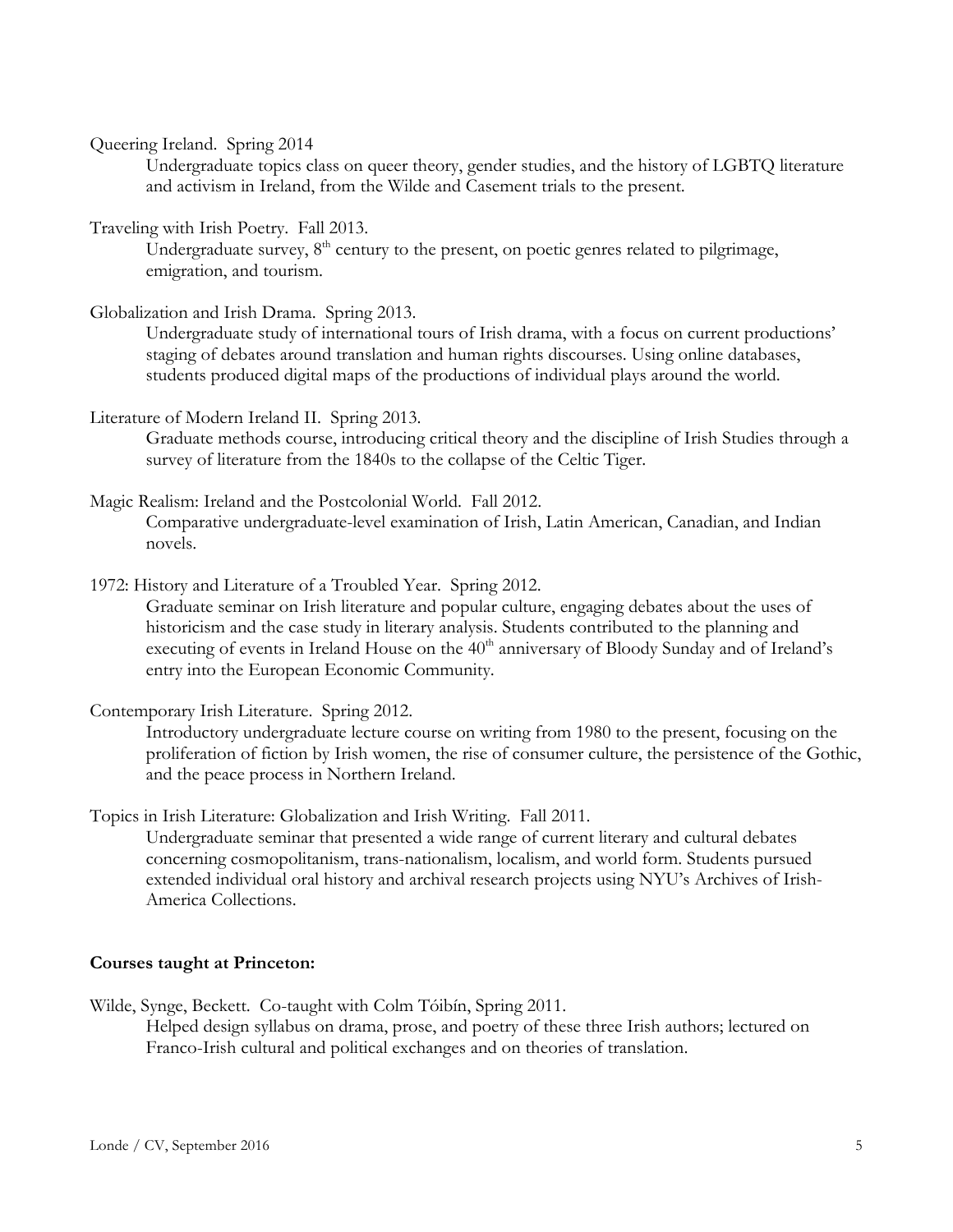Introduction to Poetry. Preceptor for Susan Stewart, Fall 2010.

Led weekly discussions of poetry and genre theory, early modern period to the present; lectured on the history of elegy and on Jonson, Milton, Hopkins, and Berryman; developed in-class writing exercises.

The Irish Novel. Co-taught with Colm Tóibín, Spring 2010.

Helped design syllabus on Irish and Irish-American fiction from 1800 to the present, with a focus on theories of the novel; guided ten 20-page research projects; coordinated class discussions and individual student conferences.

- Dublin: The City and the Word. Co-taught with Colm Tóibín, Spring 2009. Helped design syllabus on Irish drama, fiction, poetry and translation from Swift to Anne Enright; lectured on Beckett and modernity; organized multimedia presentations of relevant films and audio recordings.
- Literature of the Fin de siècle. Preceptor for Jeff Nunokawa, Fall 2008. Taught literature and sociology of the 1890s, including an intensive six week focus on George Eliot's *Daniel Deronda*, and sessions on Stoker, Wilde, Henry James, Conrad, Conan-Doyle, and Wells.

Reading Literature: Poetry. Preceptor for James Richardson, Spring 2008.

Led weekly two-hour discussions on American and British lyric poetry from the medieval period to the present day; developed lesson plans and frequent writing exercises; arranged extensive individual conferences with students.

Introduction to Latina/o Literature. Guest lecturer, February 2009.

Delivered guest lecture for Alexandra Vasquez's course, on Williams's *In the American Grain* and Latin-American modernism.

## **Writing Instruction and Tutoring:**

Freshman Composition. Instructor, Washington University, Fall 2004 and Spring 2005. Taught writing-intensive seminar devoted to skills of research, argumentation, and creative writing; participated in weekly pedagogy workshops on curriculum development and the instruction of composition.

English Department Senior Thesis Writing Group, Organizer and Tutor, 2010. Convened year-long series of workshops for all senior English majors on research methods and composition.

Princeton University Writing Center, Writing Fellow, 2006-2009.

Worked individually with students of all levels, from freshmen to graduate students; offered sessions on composing med. school application essays; specialized in advising senior theses across a range of disciplines.

Literacy Volunteers of Mercer County, New Jersey. Tutor, 2005. Tutored individuals in adult literacy and English as a second language.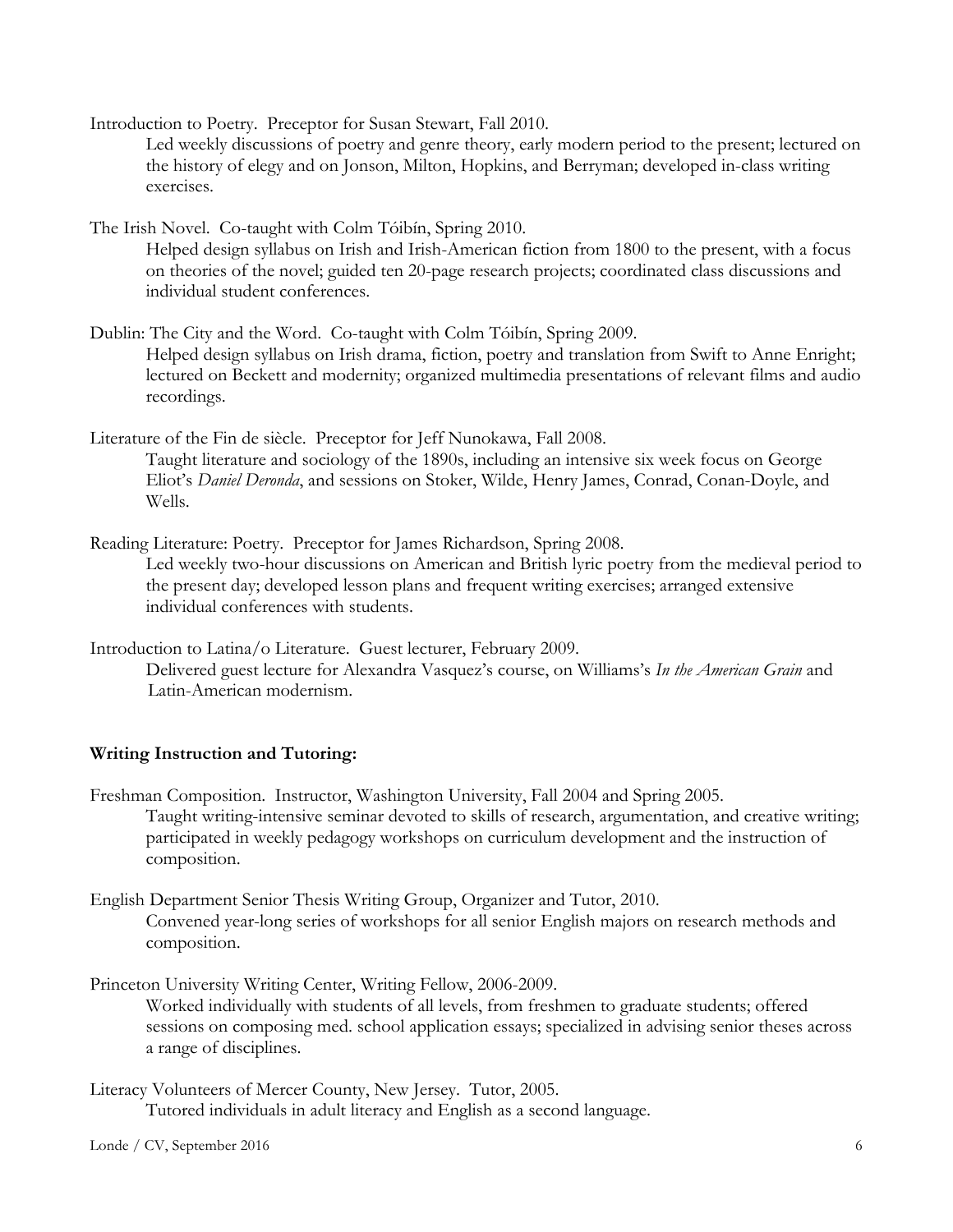## **TEACHING AND RESEARCH INTERESTS**

Twentieth-Century and contemporary Anglophone Literature Postcolonialism/Globalism Irish Literature, 1800 to the Present Genre Theory Comics Studies Poetics Theories of Modernism and Postmodernism **Race and Literature** Race and Literature Fin de Siècle literature and culture et al. Economics and Literature et al. Economics and Literature

## **FELLOWSHIPS, AWARDS, HONORS**

2010, Princeton Institute for International and Regional Studies Dissertation Completion Grant

- 2010, Summer Writer in Residence, Centre d'Arte i Natura, Farrera, Spain
- 2006 and 2008, Princeton Institute for International and Regional Studies summer fellowship
- 2005-2010, Princeton University Fellowship

2003 and 2004, Cornelison English Graduate Prize for excellence in graduate writing, Annual Washington University English Department Awards

## **SERVICE**

Course leader for English literature FWS graduate teaching assistants, 2015-2016.

Advisor for graduate students:

- Kristen Angierski, committee member
- James Ingoldsby, committee member
- Amber Harding, A exam

Advisor for undergraduate students:

- Lauren Bergelson, primary senior thesis advisor
- Chris Lombardo, primary senior thesis advisor
- Soren Malpass, English major advisor
- Lucrezia Castelli, English major advisor
- Lawrence Brown-Cohen, second reader for honors thesis
- Six freshman advisees: Teddy Strzetelski, Kara Rogers, Jesse Mansoor, Ryan McDonald, Kara Quinn, Joe Tomerlin, and Lisa Vollmann

Klarman Hall Time Capsule committee, deciding contents of a time capsule to be placed in the foundation of Klarman Hall for its dedication ceremony, December, 2016.

Organizer, Critical Race Studies lecture for 2016, inviting and coordinating a public lecture and a graduate seminar with William Maxwell, author of the pivotal new book *F.B. Eyes: How J. Edgar Hoover's Ghost Writers Framed African American Literature*, April, 2016.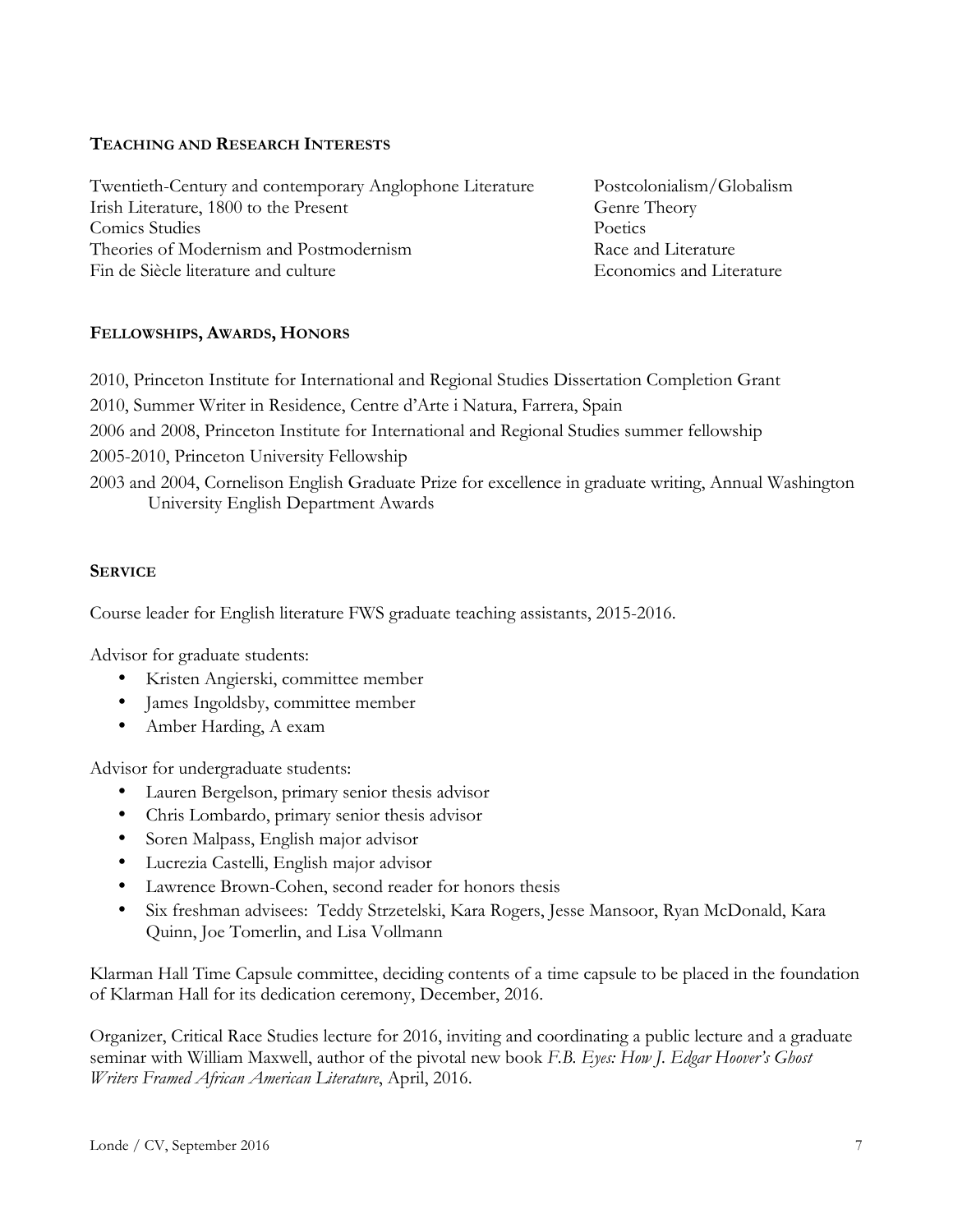Undergraduate Planning Curriculum Committee, English Department, Cornell, 2014-2015.

Delivered talk on my research and scholarly career, titled "The Tightrope and the Typewriter," for undergraduate English majors for the Department's "Books Sandwiched In" series, Oct. 2014.

Application reader for fellowship applicants, Society of the Humanities, Fall 2014.

Selection Committee for American Conference for Irish Studies, Robert Rhodes Prize for the best book on Irish literature of 2014.

Graduate Admissions Committee, MA in Irish Studies at NYU, 2013.

- Thesis adviser for Susannah Lawrence's "Ask Me: Secular Confession, Self-Archival, and the Ends of Censorship in Irish Literature, 1958-Present," which was awarded the Frederick Seward Gibson Prize for outstanding thesis in British Literature by the NYU English Department, 2013.
- MA thesis adviser for graduate projects by students in Irish Studies, European Studies, and the NYU Draper Interdisciplinary MA Program in Humanities and Social Thought, 2012-2014.

Faculty Steering Committee, Global Irish Studies Initiative, NYU, 2011-2013.

Faculty judge, NYU Graduate School of Arts and Sciences "Threesis" Academic Challenge, March 2012.

Organizer, Faculty-Graduate Research Seminar, Glucksman Ireland House, NYU, 2012-2014.

## **PROFESSIONAL EXPERIENCE**

Participant, Mellon Interdisciplinary Diversity Seminar, 2015-2016.

Participant, Faculty Institute for Diversity, 31 March-2 April, 2015.

Participant, Faculty Seminar in Writing Instruction, Knight Institute, Cornell, Summer 2015.

- Curator, Leonard Milberg Collection of Irish Prose gallery exhibition, Princeton, 2009-2010 Researched and developed a gallery exhibit, open throughout 2011, to display material out of a new 1000+ volume collection of rare books, manuscripts and ephemera related to the Irish novel, 1800–present.
- Center for African-American Studies Faculty-Graduate Student Seminar Participant, 2008-2009 Participated in a works-in-progress seminar on black popular culture led by Daphne Brooks.
- Treasurer and Co-Founder, 20<sup>th</sup> Century Interdisciplinary Forum, 2008-2009 Participated in a monthly works-in-progress forum for Princeton graduate students across the humanities and social sciences.